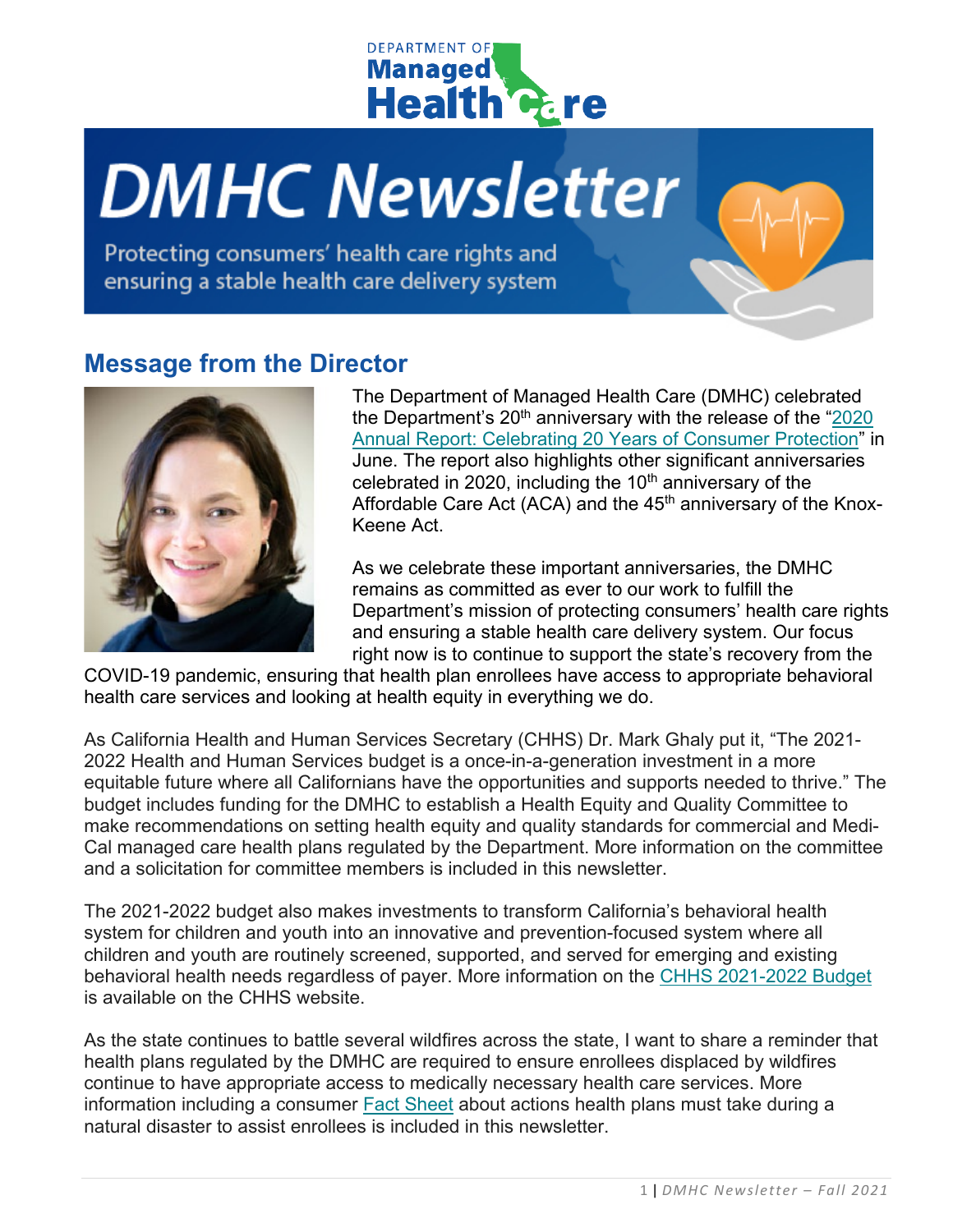The DMHC continues to work closely with all stakeholders to protect Californians from COVID-19. I encourage you to visit the [DMHC COVID-19 resource web page](http://www.dmhc.ca.gov/COVID-19.aspx) as it is updated regularly to include the Department's latest actions and guidance.

Additionally, the DMHC Help Center continues to be a valuable resource to assist health care consumers. If you are having a problem with your health plan, such as getting access to care or are being denied treatment, I encourage you to contact the DMHC Help Center for assistance at 1-888-466-2219 or [www.HealthHelp.ca.gov.](http://www.healthhelp.ca.gov/)

Thank you for your support and continued interest in the DMHC.

Sincerely,

*Mary Watanabe* **Director** California Department of Managed Health Care

# **Health Equity and Quality Committee**

The DMHC is establishing a Health Equity and Quality Committee to make recommendations to the Director for standard health equity and quality measures, including annual benchmark standards for assessing equity and quality in health care delivery. The DMHC plans to convene the Committee on or before March 1, 2022, and the Committee will be tasked with providing initial recommendations to the DMHC Director by September 30, 2022.

Currently, the DMHC is seeking dynamic and solution-oriented health care professionals and advocates to serve on the Health Equity and Quality Committee.

Individuals with training and experience in health care quality, quality improvement activities, health equity, social determinants of health, and/or health disparities are encouraged to apply. In order for the Committee composition to reflect the diversity of the State of California, the Department is seeking individuals who represent and have knowledge of diverse communities, including the racial, cultural, ethnic, sexual orientation, gender, economic, linguistic, age, disability, and geographical diversity of California.

For more information, please read the [Committee Member Solicitation](https://dmhc.ca.gov/Portals/0/Docs/DO/HealthEquitySolicitation.pdf) and [Committee Overview.](https://dmhc.ca.gov/Portals/0/Docs/DO/DraftHealthEquityOverview.pdf) Interested candidates must submit required documents by October 15, 2021.

### **Emergency Response to California Wildfires**

The DMHC helps to protect health plan enrollees when the Governor declares a state of emergency related to a natural disaster. Health plans must ensure enrollees displaced by natural disasters continue to have appropriate access to medically necessary health care services. This could include speeding up approvals for care, replacing lost prescriptions and ID cards, or quickly arranging health care at other facilities if a hospital or doctor's office is not available due to the disaster. A consumer-focused [Fact Sheet](https://dmhc.ca.gov/Portals/0/Docs/DO/NaturalDisasterFlyer-A.pdf) provides more information about what health plans are required to do to help enrollees impacted by a natural disaster.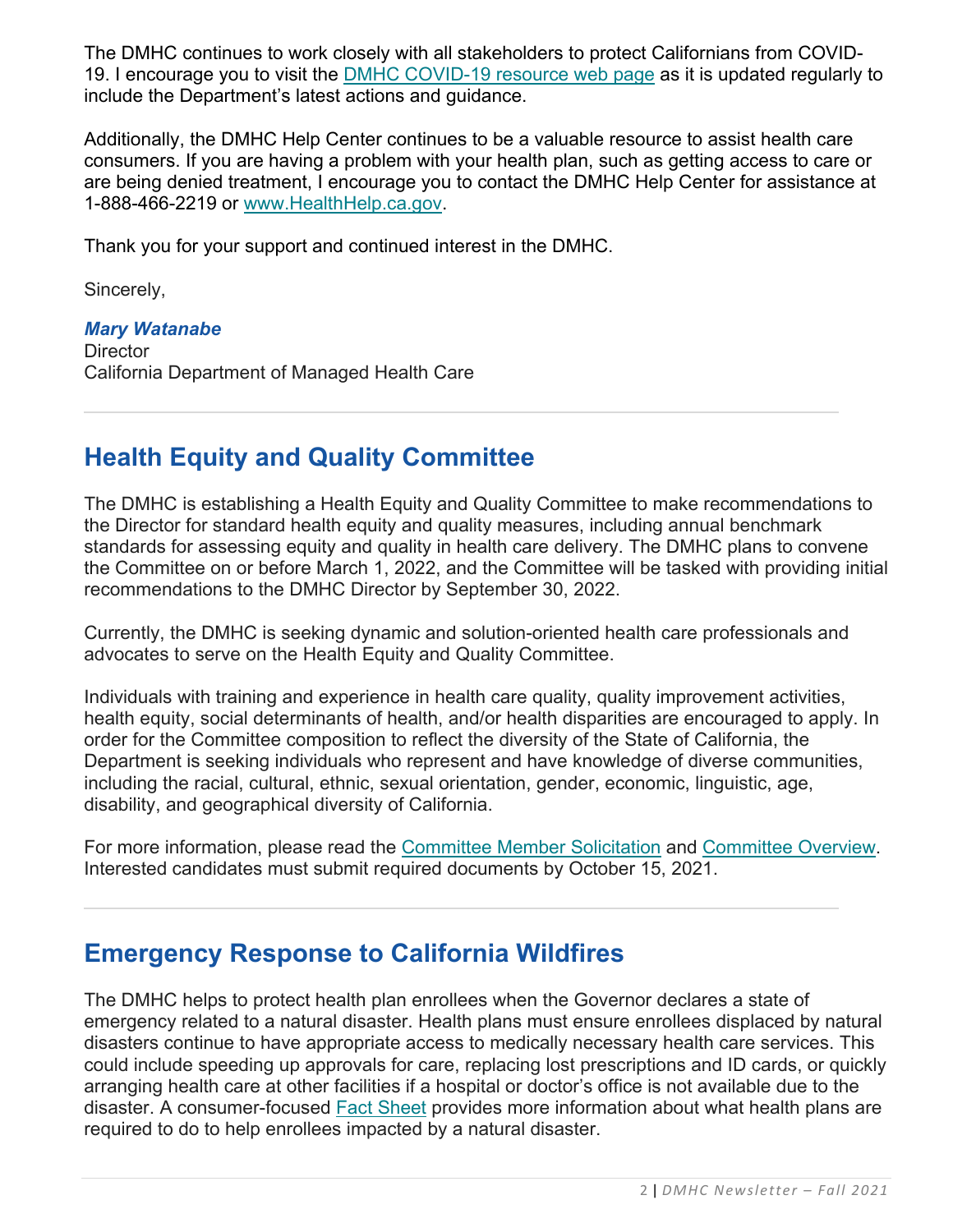Governor Gavin Newsom has proclaimed a state of emergency in counties impacted by the [Fawn](https://www.gov.ca.gov/2021/09/27/governor-newsom-proclaims-state-of-emergency-in-shasta-county-due-to-fawn-fire/)  [Fire,](https://www.gov.ca.gov/2021/09/27/governor-newsom-proclaims-state-of-emergency-in-shasta-county-due-to-fawn-fire/) [Cache Fire,](https://gcc02.safelinks.protection.outlook.com/?url=http%3A%2F%2Fcert1.mail-west.com%2FyqU%2Fanmc7rmdH%2FdHgtmyuzj%2Fmbw1zqa81%2Fjjbg%2Fq4%2F21dHmcq&data=04%7C01%7CRachel.Arrezola%40DMHC.CA.GOV%7C761fe5f29b6c461fcd8008d97f07c179%7Cb914b00c2991499ab3b08e4b1f080205%7C1%7C0%7C637680495042803305%7CUnknown%7CTWFpbGZsb3d8eyJWIjoiMC4wLjAwMDAiLCJQIjoiV2luMzIiLCJBTiI6Ik1haWwiLCJXVCI6Mn0%3D%7C3000&sdata=MN7XbDwHP23SvlDQcKjw6HhoeEJKdsriCo%2FbfO6wA6E%3D&reserved=0) [Caldor](https://gcc02.safelinks.protection.outlook.com/?url=http%3A%2F%2Fcert1.mail-west.com%2Fzjanmc7rmnPyaC%2FnPgtmyu%2Fmbw1zqa81%2Fjjbg%2Fq4%2F31nPygd&data=04%7C01%7CRachel.Arrezola%40DMHC.CA.GOV%7C761fe5f29b6c461fcd8008d97f07c179%7Cb914b00c2991499ab3b08e4b1f080205%7C1%7C0%7C637680495042813261%7CUnknown%7CTWFpbGZsb3d8eyJWIjoiMC4wLjAwMDAiLCJQIjoiV2luMzIiLCJBTiI6Ik1haWwiLCJXVCI6Mn0%3D%7C3000&sdata=THdtHvwxopmznS4mqzbkCHGXKByECrc5Gu1eChl6dSU%3D&reserved=0) [Fire,](https://gcc02.safelinks.protection.outlook.com/?url=http%3A%2F%2Fcert1.mail-west.com%2Fnmc7rmfTysG%2FfTgtmyuzja%2Fmbw1zqa81%2Fjjbg%2Fq4%2F41fTzul&data=04%7C01%7CRachel.Arrezola%40DMHC.CA.GOV%7C761fe5f29b6c461fcd8008d97f07c179%7Cb914b00c2991499ab3b08e4b1f080205%7C1%7C0%7C637680495042813261%7CUnknown%7CTWFpbGZsb3d8eyJWIjoiMC4wLjAwMDAiLCJQIjoiV2luMzIiLCJBTiI6Ik1haWwiLCJXVCI6Mn0%3D%7C3000&sdata=VWeUJDnnWQ6rAGTJ3f739i3dnM50z4AgQRIkDy3Q8tU%3D&reserved=0) [McFarland and Monument fires,](https://gcc02.safelinks.protection.outlook.com/?url=http%3A%2F%2Fcert1.mail-west.com%2Fnmc7rmxPykC%2Fgtmyuzja%2FxP%2Fmbw1zqa81%2Fjjbg%2Fq4%2F51xPeoy&data=04%7C01%7CRachel.Arrezola%40DMHC.CA.GOV%7C761fe5f29b6c461fcd8008d97f07c179%7Cb914b00c2991499ab3b08e4b1f080205%7C1%7C0%7C637680495042823217%7CUnknown%7CTWFpbGZsb3d8eyJWIjoiMC4wLjAwMDAiLCJQIjoiV2luMzIiLCJBTiI6Ik1haWwiLCJXVCI6Mn0%3D%7C3000&sdata=8h6lpaQvbYnqleogzIlmUpNwCNaKThQo2ydcaaFMcyI%3D&reserved=0) [Antelope and River fires,](https://gcc02.safelinks.protection.outlook.com/?url=http%3A%2F%2Fcert1.mail-west.com%2FpFycS%2Fmc7rm%2Fzjan%2FpFgtmyu%2Fmbw1zqa81%2Fjjbg%2Fq4%2F61pFeva&data=04%7C01%7CRachel.Arrezola%40DMHC.CA.GOV%7C761fe5f29b6c461fcd8008d97f07c179%7Cb914b00c2991499ab3b08e4b1f080205%7C1%7C0%7C637680495042823217%7CUnknown%7CTWFpbGZsb3d8eyJWIjoiMC4wLjAwMDAiLCJQIjoiV2luMzIiLCJBTiI6Ik1haWwiLCJXVCI6Mn0%3D%7C3000&sdata=qQF5M%2BBoqsfJl3HNBBnWhNVTIogzI%2F0KtaucJ9zuWg4%3D&reserved=0) [Dixie, Fly](https://gcc02.safelinks.protection.outlook.com/?url=http%3A%2F%2Fcert1.mail-west.com%2Fm1Zy1M%2Fmyuzjanmc7r%2FZgt%2F1%2Fmbw1zqa81%2Fjjbg%2Fq4%2F711Zodi&data=04%7C01%7CRachel.Arrezola%40DMHC.CA.GOV%7C761fe5f29b6c461fcd8008d97f07c179%7Cb914b00c2991499ab3b08e4b1f080205%7C1%7C0%7C637680495042823217%7CUnknown%7CTWFpbGZsb3d8eyJWIjoiMC4wLjAwMDAiLCJQIjoiV2luMzIiLCJBTiI6Ik1haWwiLCJXVCI6Mn0%3D%7C3000&sdata=2HjD8%2B62xsvhGoXy5m1FCRj4HUXYqqVyVGrlQCeCu7U%3D&reserved=0)  [and Tamarack fires](https://gcc02.safelinks.protection.outlook.com/?url=http%3A%2F%2Fcert1.mail-west.com%2Fm1Zy1M%2Fmyuzjanmc7r%2FZgt%2F1%2Fmbw1zqa81%2Fjjbg%2Fq4%2F711Zodi&data=04%7C01%7CRachel.Arrezola%40DMHC.CA.GOV%7C761fe5f29b6c461fcd8008d97f07c179%7Cb914b00c2991499ab3b08e4b1f080205%7C1%7C0%7C637680495042823217%7CUnknown%7CTWFpbGZsb3d8eyJWIjoiMC4wLjAwMDAiLCJQIjoiV2luMzIiLCJBTiI6Ik1haWwiLCJXVCI6Mn0%3D%7C3000&sdata=2HjD8%2B62xsvhGoXy5m1FCRj4HUXYqqVyVGrlQCeCu7U%3D&reserved=0) and the [Lava Fire and Beckwourth Complex Fire.](https://gcc02.safelinks.protection.outlook.com/?url=http%3A%2F%2Fcert1.mail-west.com%2FrmgWytJ%2Ftmyuzjanmc7%2FgWg%2Fmbw1zqa81%2Fjjbg%2Fq4%2F81gWtdz&data=04%7C01%7CRachel.Arrezola%40DMHC.CA.GOV%7C761fe5f29b6c461fcd8008d97f07c179%7Cb914b00c2991499ab3b08e4b1f080205%7C1%7C0%7C637680495042833175%7CUnknown%7CTWFpbGZsb3d8eyJWIjoiMC4wLjAwMDAiLCJQIjoiV2luMzIiLCJBTiI6Ik1haWwiLCJXVCI6Mn0%3D%7C3000&sdata=O7gYtyDDSMfYXVwzNVUBrXeH3QuILFQT93yMbxAh0aU%3D&reserved=0)

If you have been impacted or displaced due to a wildfire, health plans are required to assist you with obtaining health care services. You can contact your health plan directly for assistance, and if you have a problem obtaining services or getting assistance from your health plan, you can contact the DMHC Help Center at 1-888-466-2219 or [www.HealthHelp.ca.gov.](http://www.healthhelp.ca.gov/)

### **DMHC Celebrates 20 Years of Consumer Protection in 2020 Annual Report**

The DMHC recently celebrated the  $20<sup>th</sup>$  anniversary of the creation of the Department. The DMHC celebrated this significant milestone along with the  $45<sup>th</sup>$  anniversary of the Knox-Keene Health Care Service Plan Act of 1975 (Knox-Keene Act) and the 10<sup>th</sup> anniversary of the Affordable Care Act (ACA) in the ["2020 Annual Report: Celebrating 20 Years of Consumer](https://www.dmhc.ca.gov/Portals/0/Docs/DO/2020ARAccessible.pdf)  [Protection,](https://www.dmhc.ca.gov/Portals/0/Docs/DO/2020ARAccessible.pdf)" issued earlier this year.

Created by consumer-sponsored legislation, the DMHC regulates health plans under the provisions of the Knox-Keene Act. The DMHC was created as the first state department in the country solely dedicated to regulating managed health care plans and assisting consumers to resolve disputes with their health plans.

The many protections included in the Knox-Keene Act set the stage for the DMHC to effectively implement health care reform under the ACA in California. The ACA changed the fundamental rules of health insurance markets making it easier and more affordable for consumers to obtain coverage regardless of age, health status or income. Enrollment in DMHC-licensed health plans has increased by nearly 44% since implementation of the ACA.

The 2020 Annual Report highlights many of the important achievements in health care and consumer protection over the past 20 years. Select an image below to read the 2020 Annual Report or the 2020 Infographic.

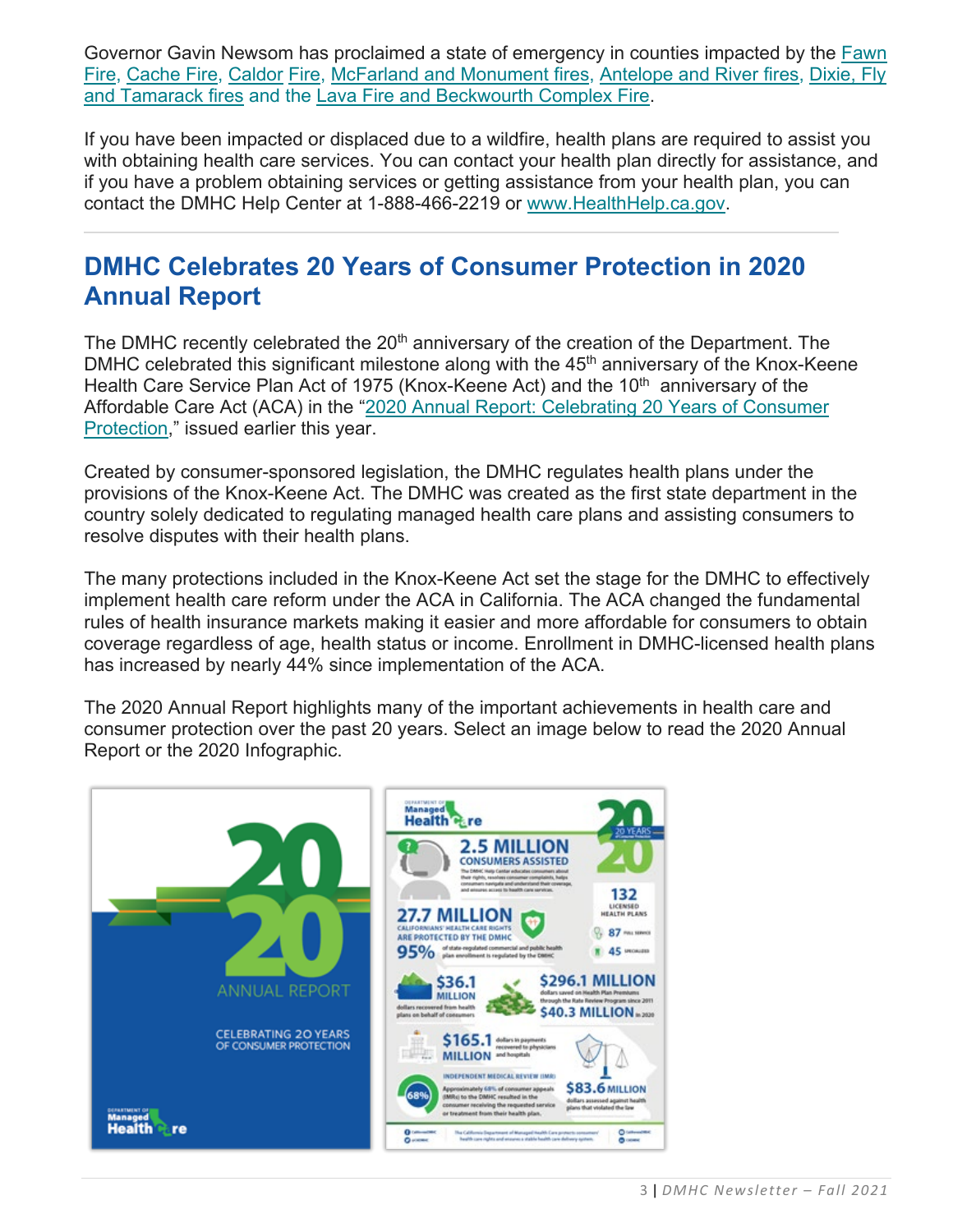# **Behavioral Health Focused Investigations**

The DMHC received approval in the 2020-21 state budget to conduct focused investigations of all full-service commercial health plans regulated by the Department to further evaluate health plan compliance with parity and assess whether enrollees have consistent access to medically necessary behavioral health care services.

A goal of the investigations is to identify and understand the challenges and barriers enrollees may still face in obtaining behavioral health care services, and to identify systemic changes that can be made to improve the delivery of care.

The DMHC anticipates an average of five investigations will be conducted per year and all full-service commercial health plans will be investigated over approximately five years. The Department recently posted the health plans that will be investigated in the second year to the DMHC [website.](https://www.dmhc.ca.gov/Portals/0/Docs/OPM/Health%20Plan%20Changes_2021-08-26.pdf?ver=2021-08-26-114646-293)

More information on the Department's efforts around health plan compliance with federal and state behavioral health care requirements is available on the DMHC website under [Behavioral](https://www.dmhc.ca.gov/LicensingReporting/HealthPlanComplianceMedicalSurvey/BehavioralHealthCareCompliance.aspx)  [Health Plan Compliance.](https://www.dmhc.ca.gov/LicensingReporting/HealthPlanComplianceMedicalSurvey/BehavioralHealthCareCompliance.aspx)

# **DMHC Reviews 2022 Health Plan Rate Filings**

Under state law, proposed premium rate changes for individual and small group health plans must be filed with the DMHC. Actuaries perform an in-depth review of these proposed changes and ask health plans to demonstrate that proposed rate changes are supported by data, including underlying medical costs and trends. The DMHC does not have the authority to approve or deny rate increases; however, its rate review efforts hold health plans accountable through transparency, ensure consumers get value for their premium dollar and saves Californians money.

If the DMHC finds a health plan rate change is not supported, the DMHC negotiates with the plan to reduce the rate, called a modified rate. If the health plan refuses to modify its rate, the Department can find the rate to be unreasonable.

The DMHC received and is currently reviewing 13 individual rate filings with an effective date of January 1, 2022. This includes 12 on-exchange filings and 1 off-exchange filing. A new entrant for the 2022 plan year, Universal Care, will offer individual products on-exchange.

Health plans were asked to provide the estimated impact of COVID-19 on their proposed rates. The DMHC is working to closely analyze the impact of COVID-19 on health care premiums, medical costs, utilization of services and medical loss ratio. For the 13 individual rate filings, the proposed rate changes range from a decrease of 3.2% to an increase of 9.1%.

The DMHC has published the proposed rates on the Department's [website,](https://wpso.dmhc.ca.gov/premiumratereview/) and is accepting public comments on the filings. The DMHC plans to finalize its review of the 2022 individual rate filings by September 30.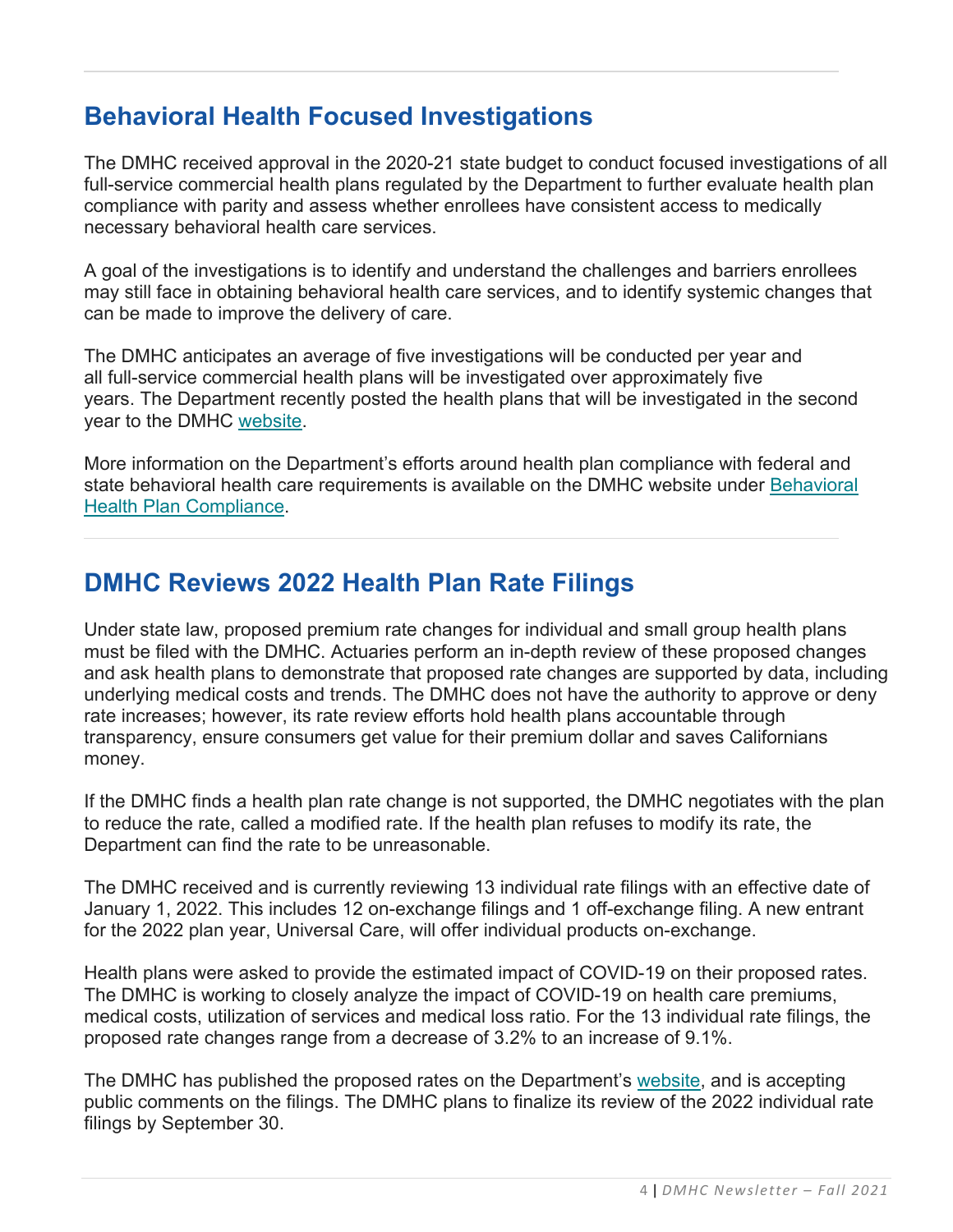# **DMHC Seeks Members for Financial Solvency Standards Board**

The DMHC is seeking dynamic and solution-oriented professionals to serve on the Financial Solvency Standards Board (FSSB).

The purpose of the FSSB is to advise the Director on matters of financial solvency that affect the delivery of health care services, and to develop and recommend financial solvency requirements and standards relating to plan operations, plan-affiliate operations and transactions, plan provider contractual relationships, and provider-affiliate operations and transactions. Additionally, the FSSB periodically monitors and reports on the implementation and results of the financial solvency requirements and standards, and reviews proposed regulation changes.

For more information, please read the [Board Member Solicitation](https://www.dmhc.ca.gov/Portals/0/Docs/DO/MemberSolicitation.pdf?ver=2021-09-09-132545-833) and [Job Description.](https://www.dmhc.ca.gov/LinkClick.aspx?fileticket=gR0kpTp2gSk%3d&portalid=0) Interested candidates must submit required documents by October 15, 2021.

### **DMHC COVID-19 Actions**

The DMHC is taking action to protect consumers' health care rights and ensure a stable health care delivery system during the COVID-19 state of emergency. The DMHC's [COVID-19 resource](http://www.dmhc.ca.gov/COVID-19.aspx)  [web page](http://www.dmhc.ca.gov/COVID-19.aspx) includes more information about the Department's actions, including the following consumer fact sheets on coverage options, testing and vaccines.



### **State Resources and Information on COVID-19**

Departments throughout the state are working with the Administration to respond to COVID-19 and ensure Californians have the resources they need to stay safe and healthy. As the pandemic evolves, we understand information can change quickly. It is important that you are getting the most up-to-date information from reliable sources.

The DMHC created a web page dedicated to providing guidance in response to COVID-19. The Department is working closely with state and local leaders, health plans, providers and other stakeholders in supporting actions to mitigate the spread and severity of COVID-19. Click the banner below to access the DMHC COVID-19 Response web page.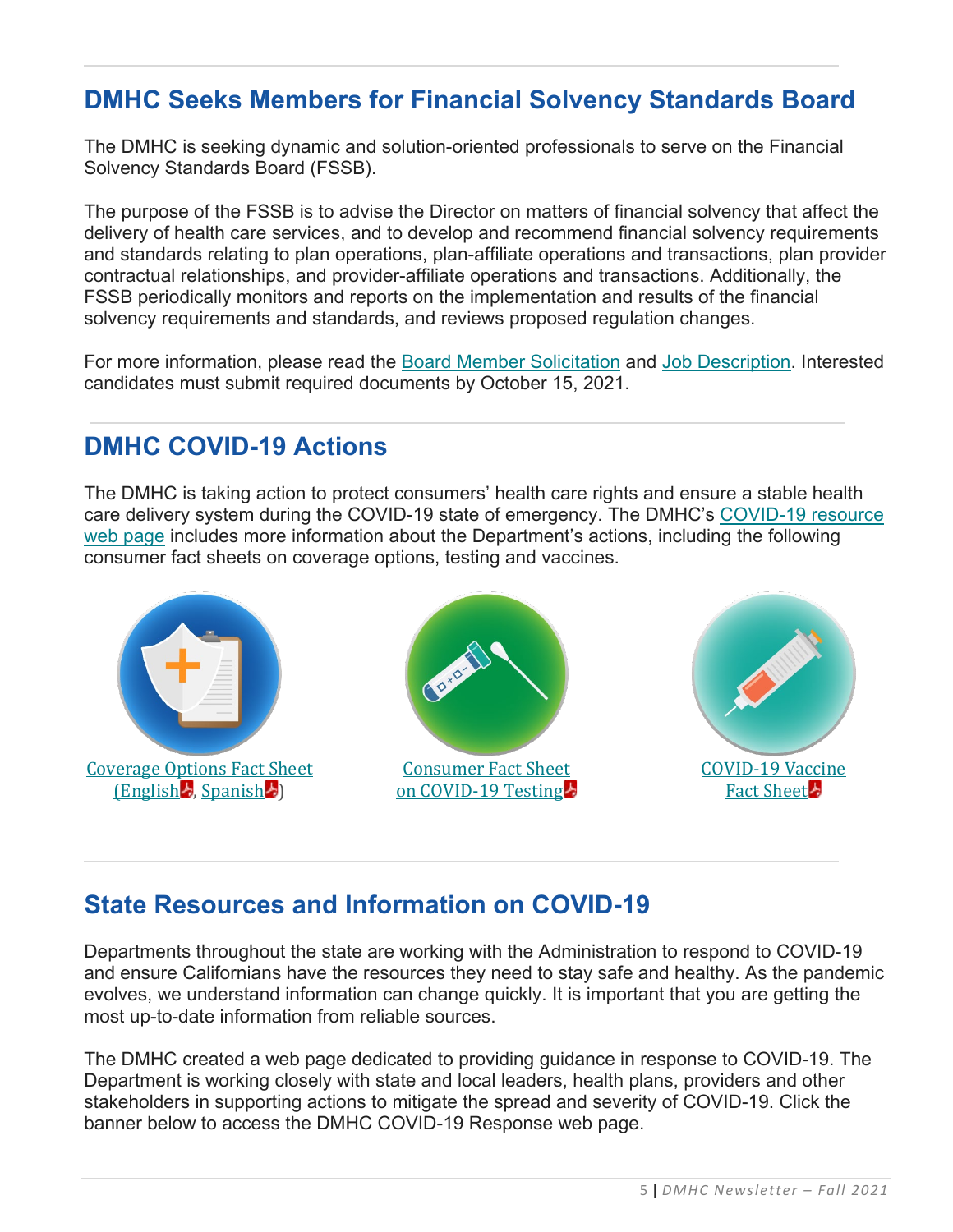# **YOUR ACTIONS SAVE LIVES Mask Up, Keep Your Distance, Get Vaccinated and** Let's Get to ImmUnity!

You can find additional state resources below to stay informed on the latest information and guidance regarding COVID-19.

### **Additional State Resources:**

- [COVID19.ca.gov](https://covid19.ca.gov/)
- [CDPH COVID-19 Updates](https://www.cdph.ca.gov/Programs/CID/DCDC/Pages/Immunization/ncov2019.aspx)
- **[DHCS COVID-19 Response](https://www.dhcs.ca.gov/Pages/DHCS-COVID%E2%80%9119-Response.aspx)**

# **Regulation Update**

### **Transfer of Enrollees Pursuant to a Public Health Order**

The purpose of this emergency regulation is to ensure the appropriate transfer of patients between health care facilities to address the surge of COVID-19 cases. Under this regulation, for patient transfers due to a covered public health order, the health plan cannot require prior authorization or otherwise delay or prevent the transfer; the plan must cover the medically necessary costs of moving the enrollee between the facilities; the plan must reimburse the facilities and other requirements, as specified; and enrollee costs must be limited to in-network costs. This emergency regulation is effective January 15, 2021 through November 13, 2021. The DMHC has also initiated the process to make this regulation permanent.

### **Timely Access to Non-Emergency Health Care Services**

The purpose of this regulation is to clarify and make specific the standardized methodology for how health plans report timely access to care requirements and annual network requirements to the DMHC. This regulation will help the DMHC ensure health plans are meeting timely access to care requirements, and allow for meaningful comparisons of timely access to care information across health plans. The final regulation package was submitted to the Office of Administrative Law (OAL) on August 2, 2021, and OAL will have approximately 150 days to review the package.

### **Summary of Dental Benefits and Coverage Disclosure Matrix**

The purpose of this regulation is to implement requirements for a uniform benefits and coverage disclosure matrix that must be used by health care service plans that issue, sell, renew, or offer a contract that covers dental services. The Department's current emergency regulation is in effect, and the DMHC has initiated the process of making this regulation permanent.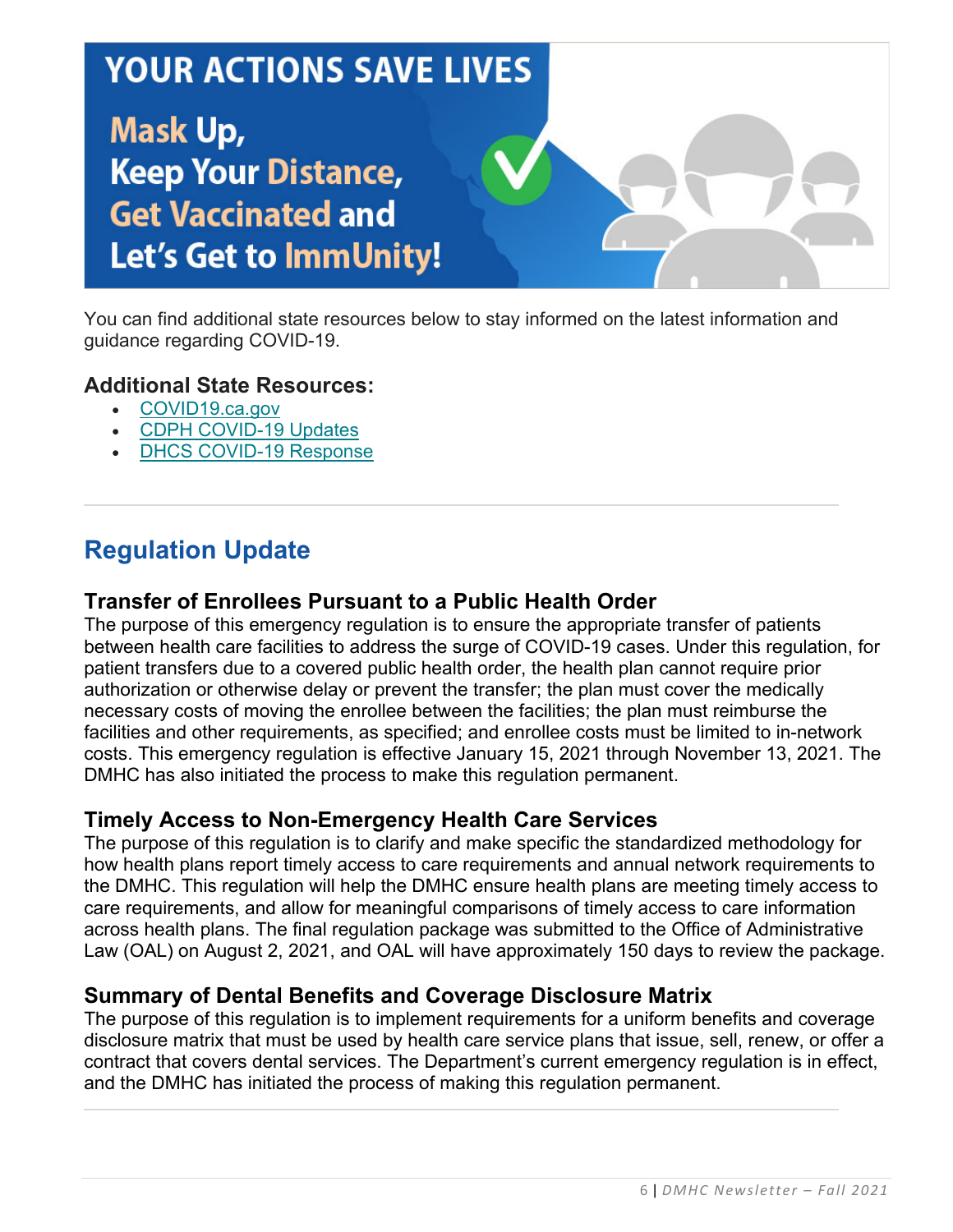# **DMHC Help Center**

The DMHC Help Center educates consumers about their health care rights, resolves consumer complaints, helps consumers navigate and understand their coverage and ensures access to appropriate health care services.

The first step is to file a grievance with your health plan if you are experiencing an issue with your health plan or are having difficulty accessing care. Contact the DMHC Help Center for assistance if you are not satisfied with your health plan's resolution of the grievance or have been in the grievance process for 30 days. The DMHC Help Center can be reached at 1-888-466-2219 or [www.HealthHelp.ca.gov.](http://www.healthhelp.ca.gov/) If you have an urgent health issue, please contact the DMHC Help Center immediately.

If a health plan denies, changes or delays a request for medical services, denies payment for emergency treatment or refuses to cover experimental or investigational treatment, the health plan enrollee can apply for an Independent Medical Review (IMR) through the DMHC Help Center. Through the IMR, independent doctors will review the case, and the health plan must follow the determination. Approximately 68% of consumers who file an IMR with the DMHC receive their requested service or treatment from their health plan. For more information, please visit [www.HealthHelp.ca.gov.](http://www.healthhelp.ca.gov/)

### **DMHC Career Opportunities**

The DMHC is always seeking smart, talented and enthusiastic people to join our team. More information about careers with the DMHC is located on the [CalCareers website.](https://jobs.ca.gov/CalHRPublic/Search/JobSearchResults.aspx#depid=261)

### **DMHC Web Banners**

The DMHC created the following web banners to help raise consumer awareness and utilization of the DMHC Help Center.

If your organization is interested in hosting the DMHC web banners on your website, please email [stakeholder@dmhc.ca.gov.](mailto:stakeholder@dmhc.ca.gov) The web banners are also available in additional languages including Spanish.